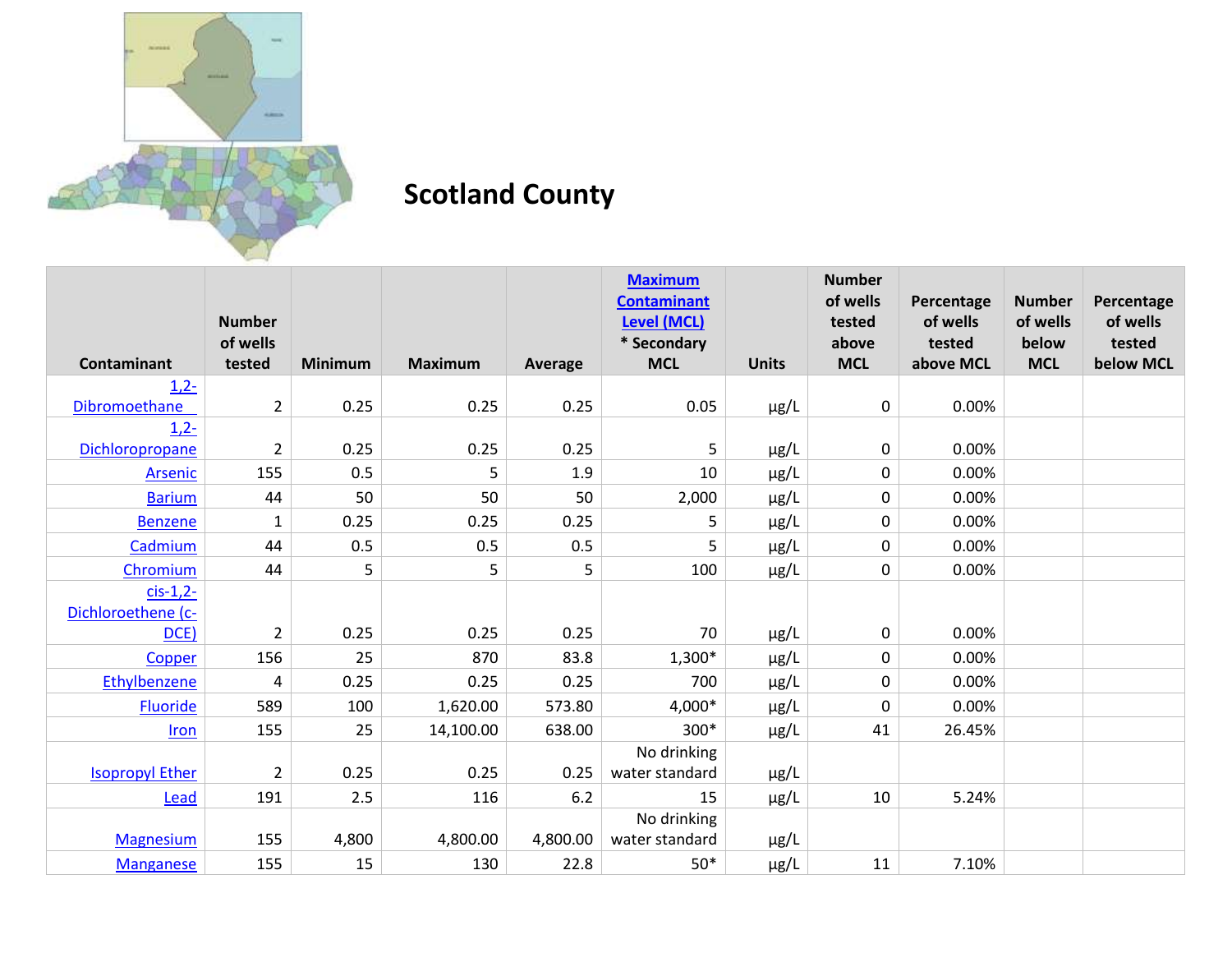|                        | <b>Number</b>  |                |                |           | <b>Maximum</b><br><b>Contaminant</b><br><b>Level (MCL)</b> |              | <b>Number</b><br>of wells<br>tested | Percentage<br>of wells | <b>Number</b><br>of wells | Percentage<br>of wells |
|------------------------|----------------|----------------|----------------|-----------|------------------------------------------------------------|--------------|-------------------------------------|------------------------|---------------------------|------------------------|
|                        | of wells       |                |                |           | * Secondary                                                |              | above                               | tested                 | below                     | tested                 |
| Contaminant            | tested         | <b>Minimum</b> | <b>Maximum</b> | Average   | <b>MCL</b>                                                 | <b>Units</b> | <b>MCL</b>                          | above MCL              | <b>MCL</b>                | below MCL              |
| <b>Mercury</b>         | 37             | 0.3            | 0.3            | 0.3       | 2                                                          | $\mu$ g/L    | $\mathbf 0$                         | 0.00%                  |                           |                        |
|                        |                |                |                |           | $20*$                                                      |              |                                     |                        |                           |                        |
|                        |                |                |                |           | (recommended                                               |              |                                     |                        |                           |                        |
| <b>Methyl tertiary</b> |                |                |                |           | taste and odor                                             |              |                                     |                        |                           |                        |
| butyl ether (MTBE)     | $\overline{2}$ | 0.25           | 0.25           | 0.25      | threshold)                                                 | $\mu$ g/L    | $\pmb{0}$                           | 0.00%                  |                           |                        |
| <b>Nitrate</b>         | 79             | 500            | 17,330.00      | 2,993.80  | 10,000                                                     | $\mu$ g/L    | $\pmb{0}$                           | 0.00%                  |                           |                        |
| <b>Nitrite</b>         | 79             | 50             | 50             | 50        | 1,000                                                      | $\mu$ g/L    | $\pmb{0}$                           | 0.00%                  |                           |                        |
|                        |                |                |                |           |                                                            | standard     |                                     |                        |                           |                        |
| pH                     | 155            | 3.5            | 7.8            | 5.4       | $6.5 - 8.5*$                                               | units        | 0                                   | 0.00%                  | 138                       | 89.03%                 |
| Selenium               | 44             | 2.5            | 2.5            | 2.5       | 50                                                         | $\mu$ g/L    | $\mathbf 0$                         | 0.00%                  |                           |                        |
| <b>Silver</b>          | 44             | 25             | 25             | 25        | $100*$                                                     | $\mu$ g/L    | $\pmb{0}$                           | 0.00%                  |                           |                        |
|                        |                |                |                |           | No drinking                                                |              |                                     |                        |                           |                        |
| Sodium                 | 38             | 2,000          | 219,000.00     | 26,857.90 | water standard                                             | $\mu$ g/L    |                                     |                        |                           |                        |
| Tetrachloroethylen     |                |                |                |           |                                                            |              |                                     |                        |                           |                        |
| $e$ (PCE)              | $\overline{2}$ | 0.25           | 0.25           | 0.25      | 5                                                          | $\mu$ g/L    | $\pmb{0}$                           | 0.00%                  |                           |                        |
| <b>Toluene</b>         | 4              | 0.25           | 0.25           | 0.25      | 1,000                                                      | $\mu$ g/L    | $\pmb{0}$                           | 0.00%                  |                           |                        |
| $trans-1,2-$           |                |                |                |           |                                                            |              |                                     |                        |                           |                        |
| Dichloroethene (t-     |                |                |                |           |                                                            |              |                                     |                        |                           |                        |
| DCE)                   | $\overline{2}$ | 0.25           | 0.25           | 0.25      | 100                                                        | $\mu$ g/L    | $\mathbf 0$                         | 0.00%                  |                           |                        |
| Trichloroethylene      |                |                |                |           |                                                            |              |                                     |                        |                           |                        |
| (TCE)                  | $\overline{2}$ | 0.25           | 0.25           | 0.25      | 5                                                          | $\mu$ g/L    | $\pmb{0}$                           | 0.00%                  |                           |                        |
| Vinyl chloride         | $\overline{2}$ | 0.25           | 0.25           | 0.25      | $\overline{2}$                                             | $\mu$ g/L    | $\pmb{0}$                           | 0.00%                  |                           |                        |
| <b>Xylenes (Total)</b> | $\overline{2}$ | 0.25           | 0.25           | 0.25      | 10,000                                                     | $\mu$ g/L    | $\boldsymbol{0}$                    | 0.00%                  |                           |                        |
| Zinc                   | 155            | 25             | 8,990.00       | 141.70    | $5,000*$                                                   | $\mu$ g/L    | $\mathbf{1}$                        | 0.65%                  |                           |                        |

\* **Secondary MCL**: Secondary contaminants may cause cosmetic effects (such as skin or tooth discoloration) or aesthetic effects (such as taste, odor, or color) in drinking water.<sup>8</sup>The **Secondary Maximum Contaminant Level (SMCL)** is a non-enforceable standard for secondary contaminants in drinking water. SMCLs may be based upon a contaminant's likelihood to cause changes to the taste, odor, or color of drinking water, or, may be based on the likelihood of the contaminant to cause technical changes such as damage to water fixtures or an increased availability of other contaminants in drinking water.<sup>8</sup>